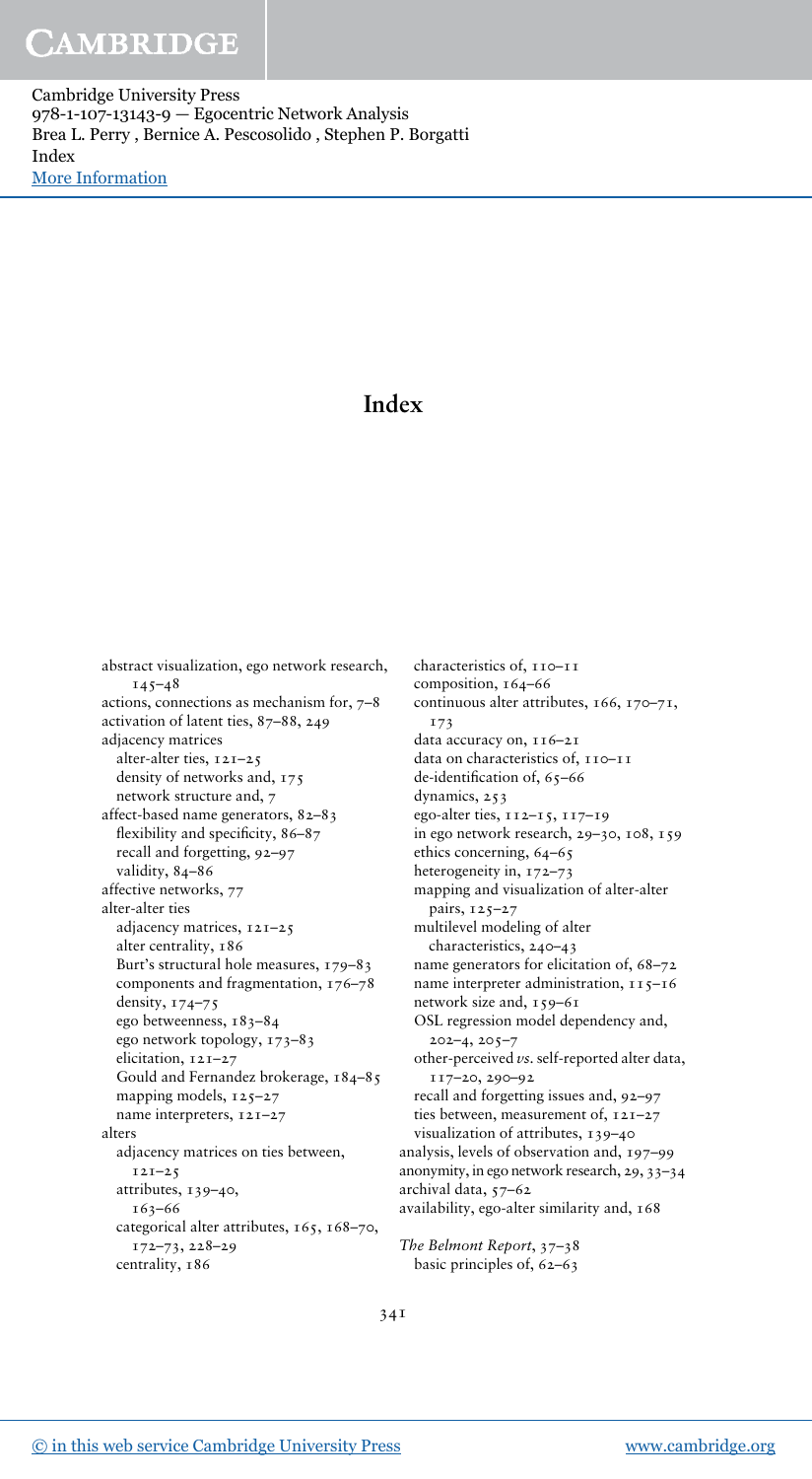Cambridge University Press 978-1-107-13143-9 — Egocentric Network Analysis Brea L. Perry , Bernice A. Pescosolido , Stephen P. Borgatti Index [More Information](www.cambridge.org/9781107131439)

#### The Belmont Report (cont.) criticism of, 62 social network studies and, 63-67 beneficence, ethics in research and, 62–63 between-person variation, 256–62, 265–68, 278–80 bias cluster confounding, multilevel models, 219–22 in large population sampling, 38–39 in network dynamics, 251–53 social desirability bias, 44 Blau's index, 172–73 block-diagonal matrix, whole network analysis, 287 blockmodels, 145–48, 154 bonding social capital, 17, 174 boundary definition, 71, 84–87 boundary definitions focused name generators, 72–74 limitations of sociocentric research,  $24 - 25$ bridging social capital, 17 recall errors and, 95 broadcast interventions, 22–23 centrality alter centrality, 186 ego centrality, 183–84 central tendency alter composition, 166 ego-alter tie strength, 162–63 chain link/chain referral design, 41–42 cluster confounding

cross-level interaction effects, 222–24 multilevel modeling, 219–22 random coefficient growth curve model, 278–80 variance decomposition, 265-68 clustering coefficient, 205–7 clustering coefficient l, 210–12 cognitive social structures (CSS), 295–96 cohesion, network research on, 30–31 common method variance, 200–2 Common Rule guidelines, 64–65 Belmont Report and, 62–63 social media archival data, 60-62 communication bias, proxy reporting and, 118–19

communities, social networks and, 8

### 342 Index

component ratio, ego network diffusion and contagion, 177–78 components of networks, fragmentation, 176–78 confidentiality, 40–41, 65 connect the dots approach, sociocentric networks, 283-85 consent, ethics concerning, 64–65 constraint index, structural hole theory, 181–83 content, 8–10, 77 alter characteristics and, 110–11 content-based name generators, 80–82, 87 contextual effects cluster confounding, multilevel models, 221–22 random intercept model, 234–36 core networks core/periphery structure, 246–48 focused name generators and, 74 proxy reporting on, 117–19 reverse small world and first-name cued recall techniques and, 106–7 correlation, multilevel modeling, 224–25 correspondence analysis, 145–48 cost issues, network data collection, 87 cross-classified multilevel models, 208–10,  $226 - 28$ cross-level interactions, multilevel modeling and, 208, 222–24, 238–43 culture ego network research and, 303–4 heterogeneity of ego-alter ties and,  $171 - 73$ incoming *vs*. outgoing ties and, 292 social networks and, 8 data collection alters and ego-alter ties, 116–21 confidentiality and, 65 ego network surveys, 43–55 face-to-face administration, 45–47 interviewer effects, 45 proxy reporting accuracy and, 117–19

relationship reporting and, 119–20 research process and, 37–38 telephone administration, 47–49 visual data collection, 148–50 visualization software for, 150-52 web-based administration, 49–55 data sharing, ethical guidelines, 66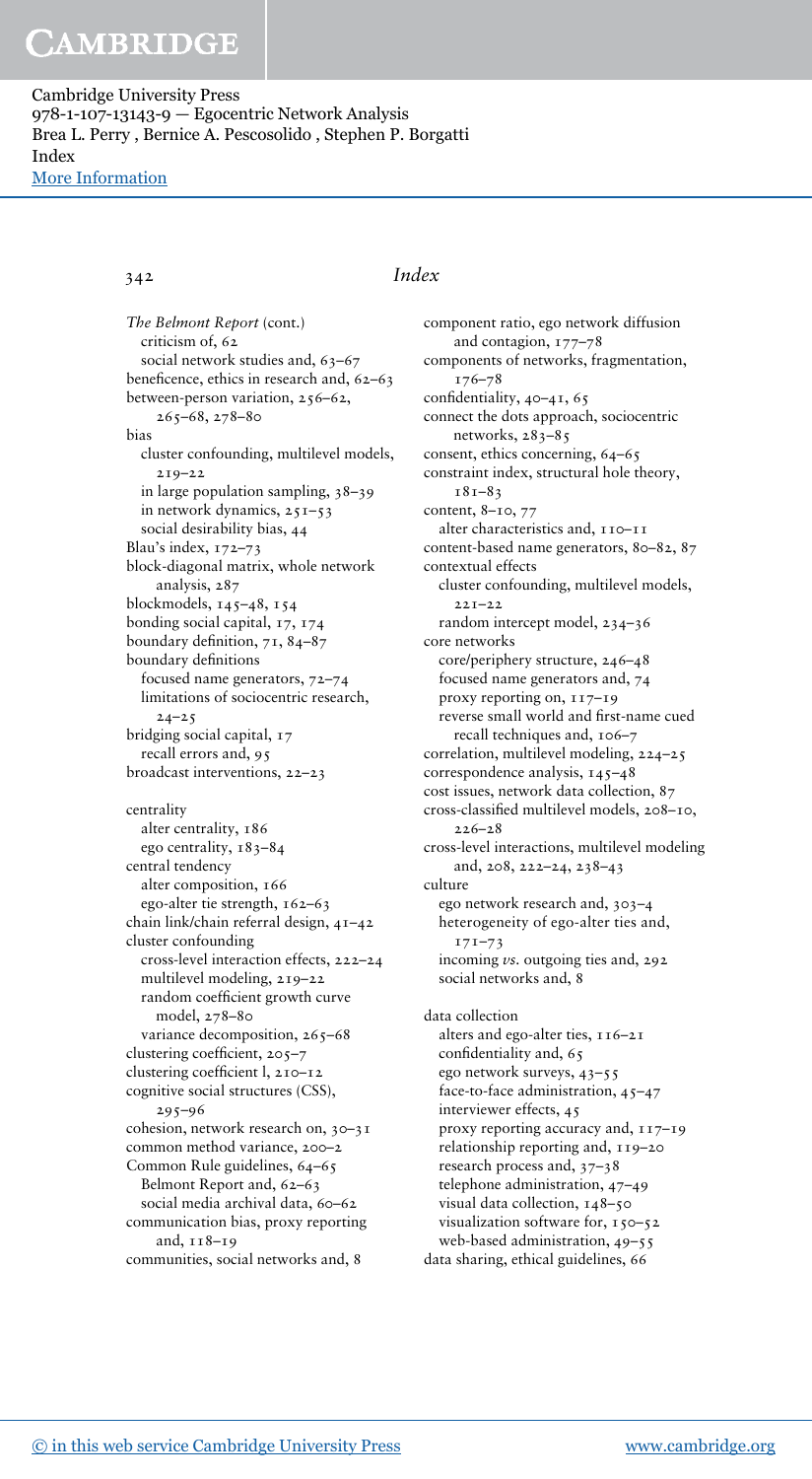Cambridge University Press 978-1-107-13143-9 — Egocentric Network Analysis Brea L. Perry , Bernice A. Pescosolido , Stephen P. Borgatti Index [More Information](www.cambridge.org/9781107131439)

### Index 343

de-identification of egocentric data, 65–66 density, 174–75 dependence alter-level in OLS modeling, 202–4,  $205 - 7$ multilevel model adjustments for, 208–10, 256–59 random coefficient model, 215–19 random intercept model, 210–15 diary log, interaction-based name generators, 83–86 differential association theory, 10–11, 167 DiMaggio, Paul, 167–68, 303–4 discussion networks, 165 important matters networks, 27–28, 38–39, 69, 77–80, 84–92, 97, 167,  $245 - 51$ dyadic measures cross-level interaction effects, 238–43 ego-alter tie strength, 162–63 network disruption and, 250–51 non-choices and cross-tabulation of, 292–94 dynamics in egocentric networks, 154,  $251 - 55$ error vs. change, 251-53 multilevel modeling of, 255–69 strategies for measurement, 254–55 education levels of alters continuous alter heterogeneity measures, 173 name interpreters and, 110–11 effective size, 180–81 efficiency, 180–81

ego-alter ties assessment of, 112–21 components and fragmentation, 176–78 ego network composition, 159–63 elicitation of, 68–72 E-NET measures, 186–94 multiplexity, 161–62 network size, 159–61 proxy reporting, 117–19 relationship reporting and, 119–20 respondent fatigue and, 120–21 strength of, 162-63 variables measurement, 159

visualization techniques, 135-36 ego betweenness, 183–84 ego-in/ego-out question, network diagrams and,  $135 - 36$ EgoWeb 2.0, 51–55 E-I index categorical alter similarity, 168–70 homophily measurement, 292–94 emotional support, networks and, 13-15 E-NET software, 186–94 errors in data, 283-85 change vs. error differentiation, 251–53 recall and, 95–97 web-based data collection and,  $51-55$ ethics Belmont Report principles and, 62–63 confidentiality and, 65 data sharing and, 66 de-identification of egocentric data, 65–66 link-tracing sampling design, 40–41 network science and, 62–67 social media archival data, 60-62 ethnographic observation, 55–57 archival data, 57–60 Euclidian distance, 168–70 exchange-based name generators, 77–80, 84–86 flexibility and specificity, 86-87 recall and forgetting issues, 92–97 expansive name generators boundary definitions, 74–77 multiple name generators, 88–92 exponential random graph models (ERGM), 286–87 extended networks, periphery core-periphery structure,  $246 - 48$ name generators and, 74–77 external validity, sociocentric research, 25 face-to-face administration, egocentric

research, 45–47 first-name cued recall, 106–7 flexibility, in name generators, 86–87 forgetting consequences of, 95 in network research, 92–97 fragmentation, 176–78 function, of networks, 8–10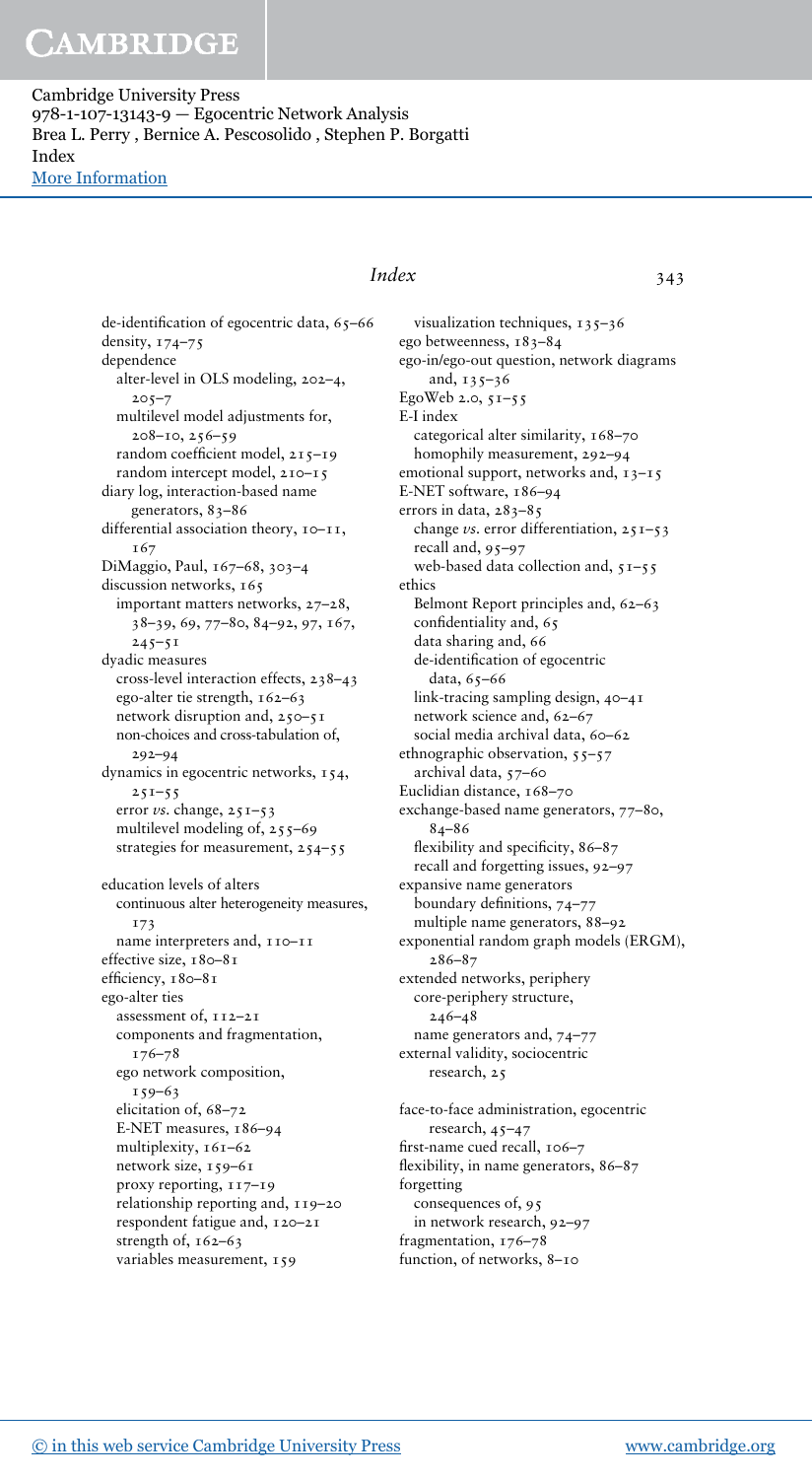Cambridge University Press 978-1-107-13143-9 — Egocentric Network Analysis Brea L. Perry , Bernice A. Pescosolido , Stephen P. Borgatti Index [More Information](www.cambridge.org/9781107131439)

functional specificity exchange-based name generators, 77–80 focused boundaries for network generators, 72–74 in name generators, 86–87 recall and forgetting issues and, 94–95 Gephi software, 137 Gould and Fernandez brokerage,  $184 - 85$ growth models, 272–73 Herfindhal's index, 172–73 heterogeneity categorical alters, 172–73 ego-alter ties, 171–73 heterophily ego-alter similarity and, 167–68 ego-alter ties, 171–73 heteroscedasticity, in ego networks,  $2.01 - 2.$ hidden populations archival data and, 58–60 targeted sampling of, 39–43 hierarchical modeling dependence in, 205–7 levels of observation, 197–99 random coefficient model, 215–19 random intercept model, 211–12 three-level data structure, 225–26 Hirschman's index, 172–73 historical archives, 58 homophily content-based name generators, 81–82 cross-level interactions, 238–43 ego-alter similarity and, 167–68 non-choices and, 292–94 hybrid egocentric/sociocentric study design, 305–6 important matters name generator, 77–80, 89–92 differential interpretation, 97 question-order effects, 98–99 independence, in multilevel modeling, 208–10

index of qualitative variation (IQV), 172–73

informed consent, ethics concerning, 64–65

### 344 Index

institutional review board (IRB) guidelines data sharing, 66 ethics and, 64-65 social media archival data, 60-62 institutions and organizations, 8 instrumental support, 13–15 interaction-based name generators, 77, 83–84 range of, 87 validity, 84-86 interviewer effects, 45 face-to-face data collection, 47 measuring network dynamics, 251–53 name generator reliability and validity, 98 web-based surveys, 50 intimacy-based name generators, 77–80 intraclass correlation (ICC) random coefficient model, 217–18, 261–62 random intercept model, 211–12, 270–72 isolation interaction-based name generators, 83–84 research issues involving, 108 item intercorrelation, 51–55 latency, tie activation and, 14–15, 249 layout algorithms, ego network visualization, 143–45 levels of observation, network research, 197–99 likelihood-ratio test null random intercept model, 231–34 random coefficient model, 217–18, 272–73 linear regression model, ego network data, 199–200 link-tracing sampling design, 39–43 ethics and, 64–65 long form data structure, multilevel modeling, 230-31 longitudinal network models, 269–80 panel data structure, 256–59 random coefficient growth curve model,  $272 - 75$ random coefficient growth curve model with covariates, 276–77 random coefficient growth curve model with decomposed variance, 278–80 variance decomposition, 265-68 Markov chain theory, respondent-driven sampling, 42–43 Mechanical Turk, 49–50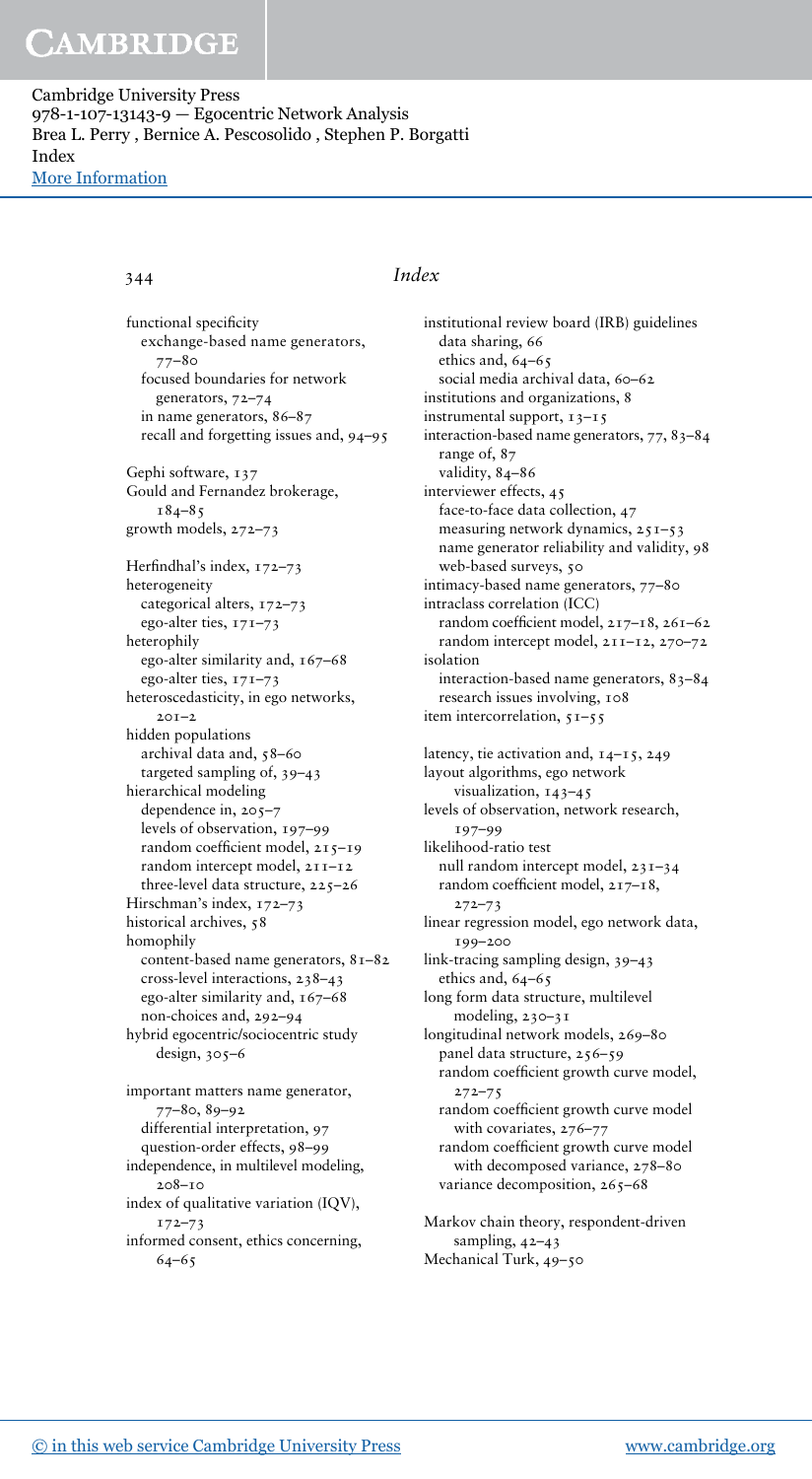Cambridge University Press 978-1-107-13143-9 — Egocentric Network Analysis Brea L. Perry , Bernice A. Pescosolido , Stephen P. Borgatti Index [More Information](www.cambridge.org/9781107131439)

> membership turnover,  $11-12$ ,  $245-51$ ,  $254 - 55$ The Menlo Report, 63 mixed methods approach, 12 alter dynamics, 253 archival data collection, 58 multicollinearity, 200–2,  $224 - 25$ Multidimensional Scale of Perceived Social Support, 30–31 multidimensional scaling abstract visualization and, 145–48 network typologies, 298–302 multilevel modeling advantages of, 207–8 alter-level network data, 204–43 assumptions in, 224–25 categorical outcomes, 228–29, 269 cluster confounding, 219–22 cross-classified model, 226–28 cross-level interaction effects, 222–24, 238–43 hierarchical data structure, 205–7 longitudinal random coefficient model, 259–62 model building guidelines, 229–43, 269–80 nested data management, 229–43 network change, 255–69 null random intercept model, 231–34 random coefficient model, 215–19 random intercept model, 210–15 special cases in, 225–69 structure and classification, 208–10 three-level models, 225–26 variance decomposition, 265-68 multiple name generators expansive boundary definition approach and, 88–92 interviewer effects and, 98 multiplexity, 161–62 multi-stage area probability sampling, 38–39 multitasking telephone surveys and, 48 web-based surveys and, 51 name generators

affect-based, 82–83 basic properties of, 68–72 boundary strategies, 84–87

### Index 345

content-based, 80–82 cost issues, 87 differential interpretation, 97 egocentric data collection, 43–44, 108 errors in, 154 exchange-based, 77–80 expansive boundaries and, 74–77 focused network boundaries and, 72–74 incoming vs. outgoing ties and, 292 interaction-based, 83–84 multiple generators for network expansion, 88–92 network mapping and, 148–50 network range and, 87 numerically-limited, 87–88 question-order effects, 98–99 time-limited, 87-88 types of, 77–88 validity and reliability issues, 92–99 web-based data collection,  $50, 51-55$ name interpreters administration of, 115–16 alter-alter ties, 121–27 alter characteristics, 110-11 ego network analysis and, 127 name generator approach and, 69 negative ties, 112–15 tie strength and function assessment, 112-15 types of, 109–16 web-based surveys, 51–55 negative ties, 112–15 nested data structures, multilevel modeling, 208–10, 229–43 netCanvas, 51–55 NetDraw, 137–45 Net-Map toolbox, 150 network mapping, visual data collection, 148–50 network size, 159–61 affect-based name generators, 82–83 alter-alter ties and, 121–25 interviewer effects and, 98 multiple name generators and expansion of, 88–92 question-order effects, 98–99 recall and forgetting and, 93–94, 95 respondent burnout and, 51, 120–21 RSW and first-name cued recall, 106–7 strategies for limiting, 87–88 web-based surveys, 51–55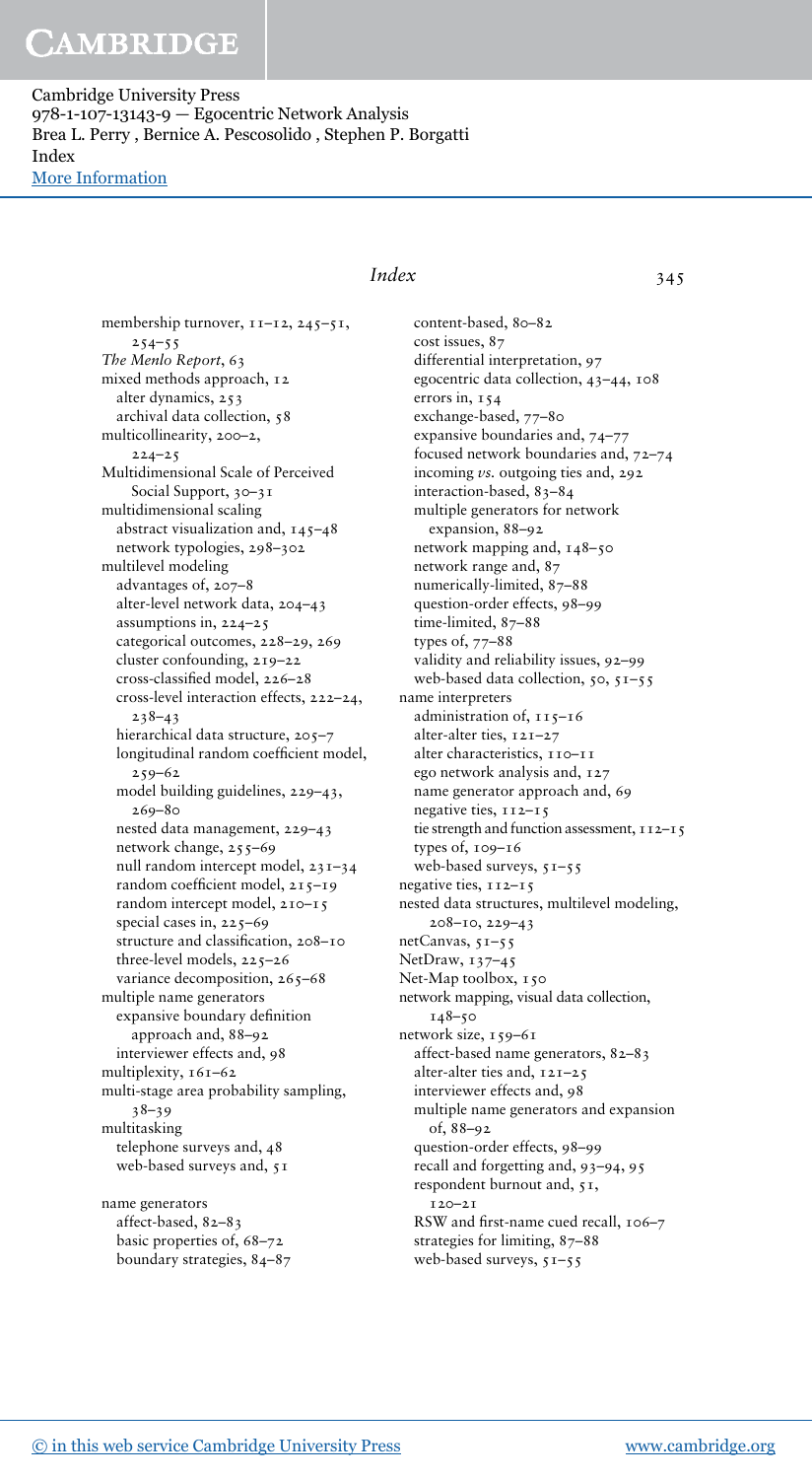Cambridge University Press 978-1-107-13143-9 — Egocentric Network Analysis Brea L. Perry , Bernice A. Pescosolido , Stephen P. Borgatti Index [More Information](www.cambridge.org/9781107131439)

#### 346 Index

nodes network structure and, 5–7 in sociocentric research, 23–24 NodeXL, 60–62 non-choices, whole network analysis, 292–94 non-differentiation, web-based surveys,  $51 - 55$ nonlinearity in ego network data, 200–2 longitudinal random coefficient model, 259–62 in network change, 256–59 random coefficient growth curve model, 273–75 non-normative behavior, proxy reporting and, 118–19 non-response rates, web-based surveys and, 51 numerically-limited name generators, 87–88 omitted variable bias, 219–22 OpenEddi, 51–55, 125–27,  $150 - 52$ order effects, recall and, 94–95 ordinary least squares (OLS) regression, 199–204, 256–59 alter-level outcome and appropriateness of, 202–4,  $205 - 7$ basic principles, 199–200 model, 222–24 violations in ego network data, 200–2 Pajek software, 137-45 panel data structure, 256–59 partial system fallacy, 73–74 participant-aided sociograms,  $148 - 50$ Pearson's Phi statistic, 168-70 perceived alter data, whole network analysis, 290–92 perceived reciprocity, incoming vs. outgoing ties, 292 peripheral networks core/periphery structure, 246–48 name generators and, 74–77 PhenX Social Network Battery, 112–15, 121–25

pooling, cluster confounding, multilevel models, 221–22 position generators ego network research, 100–2 social capital surveys, 47 prompting network mapping and, 148–50 recall improvement and, 95–97 proximity, social influence tradition and, 17–19 proxy measures alter characteristics, 117-19 in ego network research, 29–31 question-order effects, name generators, 98–99 question-scope redefinition, name generators, 98–99 question-wise format, name interpreter administration, 115-16 quota design, sampling, 38–39 random coefficient model, 215–19 with covariates, 236–38 cross-level interaction effects, 222–24 extensions and variations, 225–29 longitudinal network models, 259–62 random coefficient growth curve model, 272–75 random coefficient growth curve model with covariates, 276–77 random coefficient growth curve model with decomposed variance, 278–80 random digit dialing, telephone surveys, 48 random intercept model, 210–15 with covariates, 234–36 extensions and variations, 225–29 null model, 231–34 random sampling, 38–39 random walk, 42 range of networks heterogeneity or diversity and, 171–73 name generators and, 87 reachability matrix, 178 recall, 92–97 consequences of, 95 improvement of, 95–97 relational attributes, visualization of, 142–43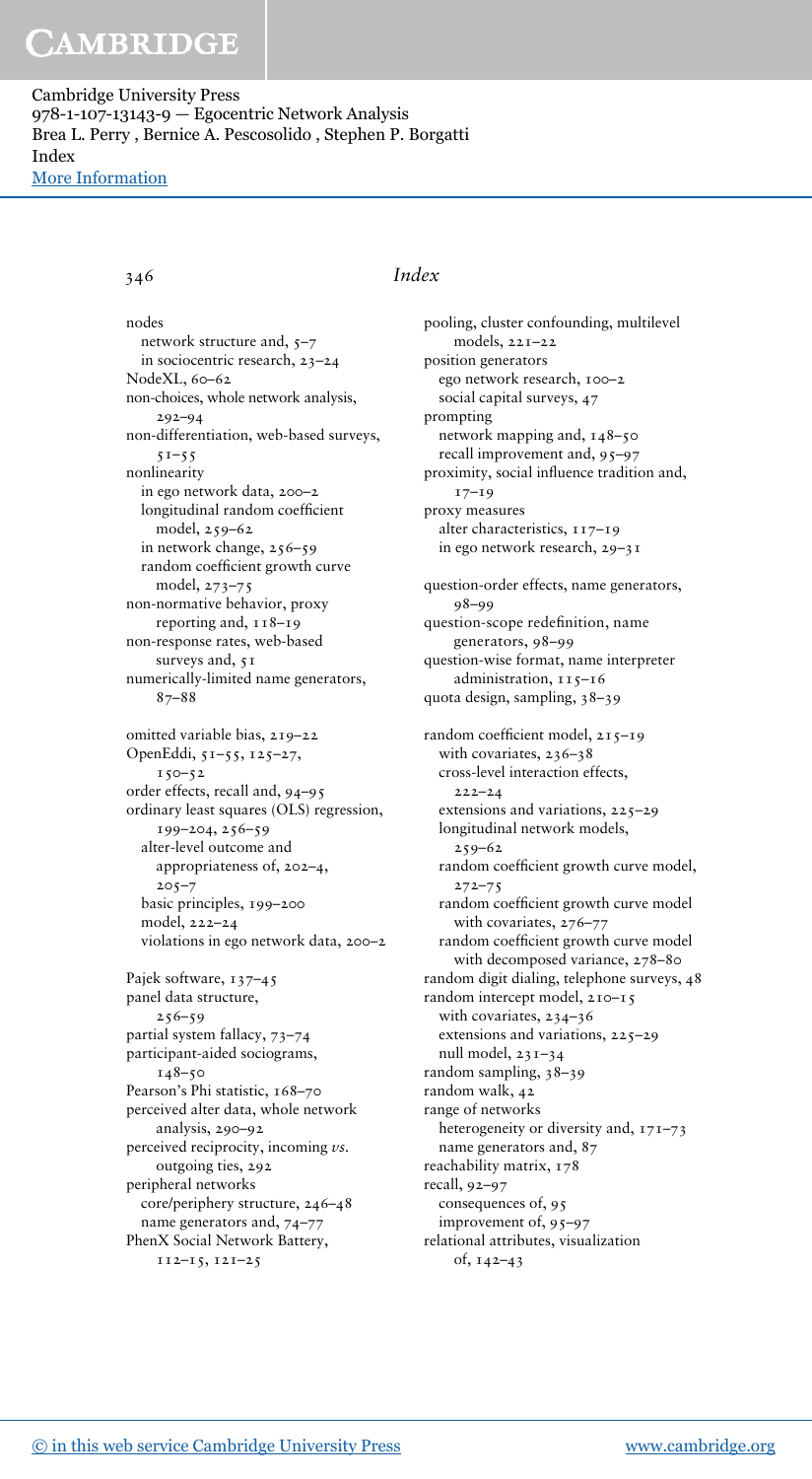Cambridge University Press 978-1-107-13143-9 — Egocentric Network Analysis Brea L. Perry , Bernice A. Pescosolido , Stephen P. Borgatti Index [More Information](www.cambridge.org/9781107131439)

> relational diversity, 162–63, 171–73 relationship reporting, issues in, 119–20 resource allocation, 13–15 resource generators, 102–6 respect for law and public interest, ethics and, 63 respect for persons, ethics and, 62–63 respondent-driven sampling (RDS), 42–43, 304 respondent fatigue, 51 response rates, telephone surveys, 48 reverse small world (RSW), 106–7 role relationship, resource generators and, 102–6 role-topic dependency, name generators, 97 roster method, name interpreter administration, 115–16 saliency, recall and forgetting issues, 93 sampling methods ego network research, 38–43 population sampling, 38–39 research process and, 37–38 targeted sampling, subgroups or hidden populations, 39–43 satisficing, 44–45 face-to-face interviews and, 46–47 web-based surveys and, 51 scaling methods, visualization,  $145-48$ secondary datasets, confidentiality and, 65 seed respondents chain link/chain referral design, 41–42 link-tracing sampling design, 40–41 respondent-driven sampling, 42–43 snowball sampling, 41 self-administered surveys, 46 on internet, 51–55 self-reported alter data, whole network analysis, 290–92 self-reporting bias, archival data, 58-60 sentiment override, relationship reporting and, 119–20 "six degrees of separation," 106-7 skewness, in ego network data, 200–2 slope dependence hierarchical data structure, 205–7 multilevel modeling, 224–25 random coefficient growth curve model, 273–75

### Index 347

random coefficient model, 215–19 snowball sampling, 41 social capital decline in, 165 exchange-based name generators, 77–80 network composition, 164–66 networks and theories of, 16–17 position generators in research on, 100–2 resource generators and, 102–6 structural hole theory, 179–83 social comparison, social influence tradition and, 17–19 social desirability bias, 44 face-to-face data collection, 47 web-based surveys, 50 social diffusion, expansive name generators and, 74–77 social influence, 17–19, 34 ego-alter similarity and, 168 multiple name generators and, 89–92 social media, as archival data, 60–62 social networks alter-alter ties, 121–27 archival data collection, 58 core/periphery structure of, 246–48 culture and, 303–4 defined, 3–4 dimensions of, 8–10 drawbacks of, 10–11 dynamic aspects of, 11–12 dynamics in,  $245 - 51$ effects of, 10 egocentric data for, 106–7 egocentric vs. sociocentric approaches,  $25 - 30$ ethics in, 62–67 link-tracing sampling of, 40–41 as mechanism, 7–8 method and theory in, 4–5 name generators for, 68–72 name interpreters for, 109–16 network science and, 307–8 observational data collection, 55–57 as predictors and outcomes, 195–97 random walk sampling, 42 resource generators and, 102–6 theoretical and conceptual foundations,  $245 - 51$ theoretical traditions, 12-19 typology analysis, 298–302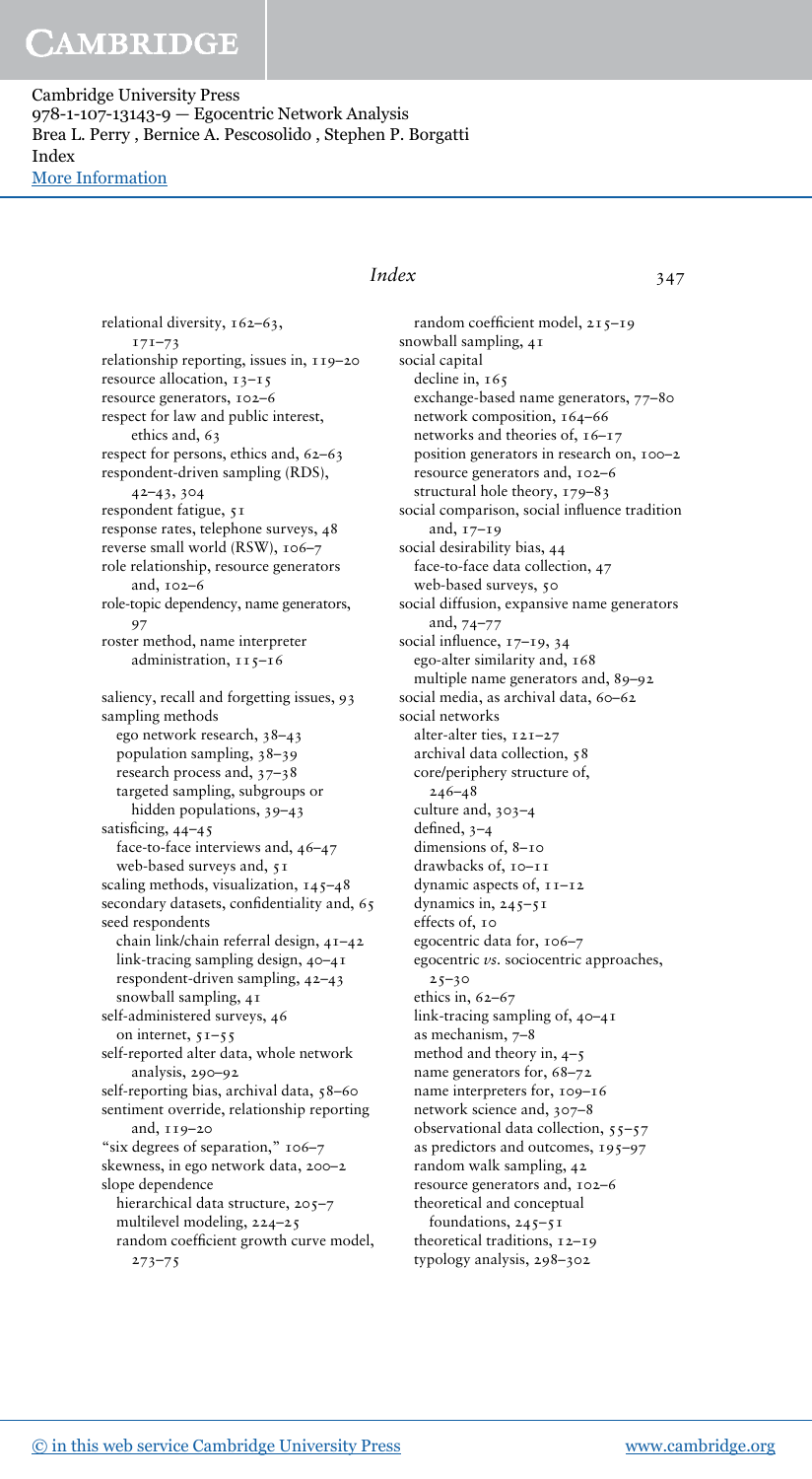Cambridge University Press 978-1-107-13143-9 — Egocentric Network Analysis Brea L. Perry , Bernice A. Pescosolido , Stephen P. Borgatti Index [More Information](www.cambridge.org/9781107131439)

social resource theory, network composition, 164–66 social structure, in ego network research, 29–30 social support tradition exchange-based name generators, 77–80 network theory and, 13–15 proxy measures in, 30–31 social systems, networks and, 8 social ties. See also alter-alter ties; ego-alter ties churn and turnover in,  $245 - 51$ ,  $254 - 55$ functionality of, 77–80 incoming vs. outgoing ties, 292 latent tie activation, 249 quality of, 11 strength and function assessment, 112–15 sociocentric research basic principles, 20–25 egocentric research vs., 31–34, 282–83, 297–98, 305–6 ego network merging and, 283–85 ego networks as whole networks,  $285 - 87$ incoming *vs*. outgoing ties, 292 visualization in, 139–40 sociogram, 5-7 spanning tree networks, 22–23 SPIDER software, 283-85 standard deviation, heterogeneity measures, 173 stigmatizing behavior, proxy reporting and, 118–19 strength in egocentric research, 112–15 of networks, 8–10 structural hole theory, 17 effective size and efficiency, 180–81 ego betweenness, 183–84 ego network topology, 179–83 E-NET measures, 189–94 Gould and Fernandez brokerage, 184–85 structure of networks, 8–10, 20–25 alter-alter ties, 121–27 recall and forgetting issues and, 93–94 survey format, in ego network research,  $29 - 30$ 

### 348 Index

targeted recall cues, 95-97 targeted sampling, subgroups or hidden populations, 39–43 telephone administration, 47–49 auditory burden, 46 test-retest reliability, 92–97 three-level multilevel model, 225–26 longitudinal network models, 256–59 longitudinal random coefficient model, 261–62 time-limited name generators, 87–88 transitivity network density and, 175 structural holes and, 180 treatment effect, networks and, 18–19 turnover in network membership, 11–12, 245–51, 254–55 Twitter, 60–62 typology-based ego network research, 298–302 UCINET software, 137–45, 186–94 whole network analysis, 287 validity name generators, 71–72, 84–86, 92–99 position generators, 101–2 variance decomposition longitudinal network models, 265–68 random coefficient growth curve models, 278–80 VennMaker, 150–52 Visone software, 137-45 visualization and visual data collection abstract visualization, 145–48 of alter-alter ties, 125–27 alter attributes, 139–40 ego network data, 131–58 E-NET measures, 189–94 layouts, 143–45 network change and, 154 network diagram feedback, 153–54 network mapping, 148–50 relational attributes, 142–43 software for, 137-45,  $150 - 52$ web-based surveys,  $51-55$ voluntary consent, ethics concerning, 64–65